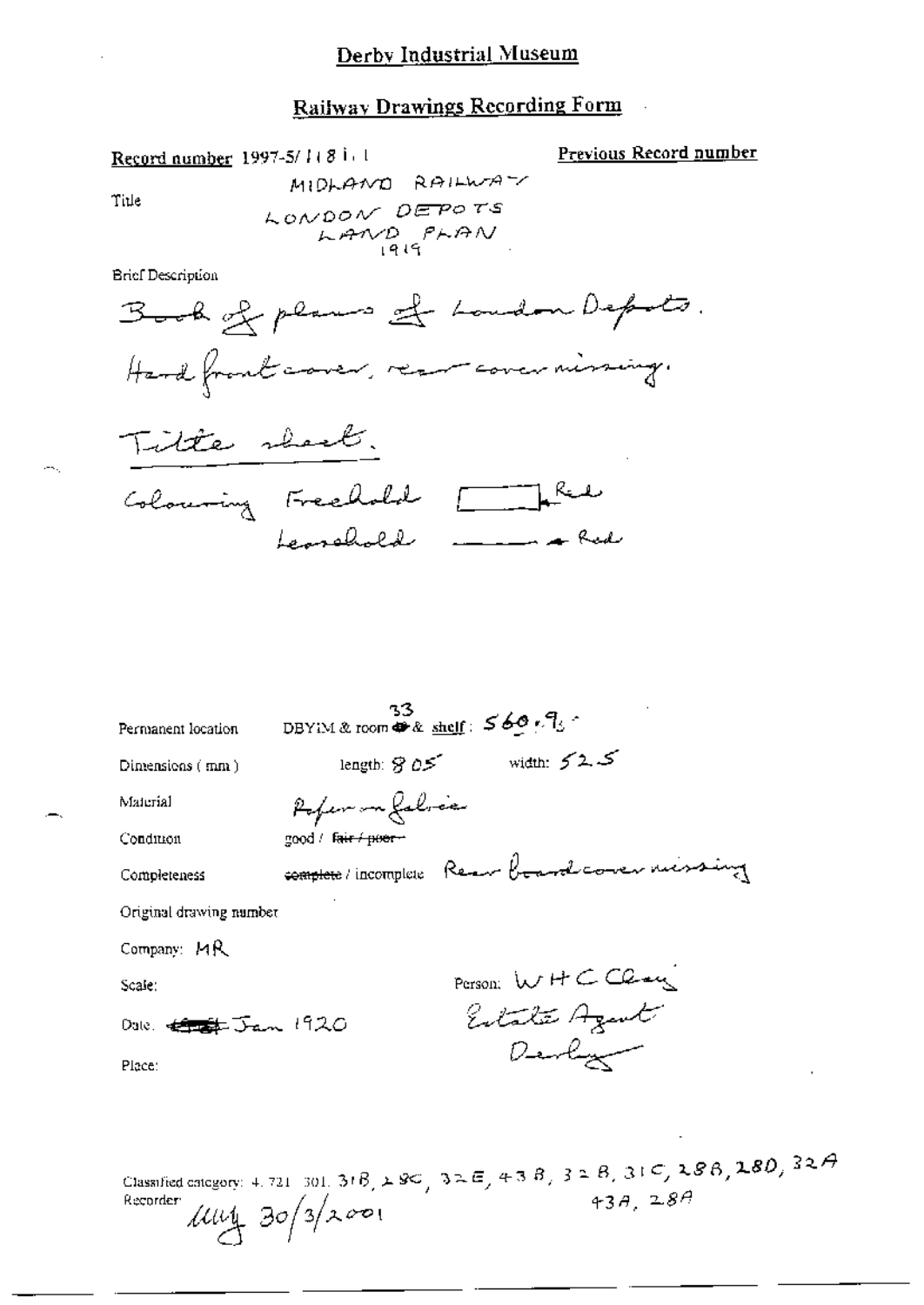## Derby Industrial Museum

## Railway Drawings Recording Form

Record number 1997-5/1181. 2 LONDON DETOTS Title

Previous Record number

 $-1$ 

Titles of Acts

Brief Description



| DBYIM & room $\overset{33}{\bullet}$ & shelf: $569.9$ |                     |  |
|-------------------------------------------------------|---------------------|--|
| length: $305$                                         | width: $\sqrt{2.5}$ |  |
|                                                       |                     |  |
| good / fair / poor                                    |                     |  |
| complete / i <del>ncomplete</del>                     |                     |  |
| Original drawing number                               |                     |  |
|                                                       |                     |  |
|                                                       | Person:             |  |
|                                                       |                     |  |
|                                                       |                     |  |
|                                                       |                     |  |
|                                                       |                     |  |
|                                                       |                     |  |

Classified category: 4, 721, 301, 3(B, 28C, 32E, 43B, 32B, 3(C, 28B, 28O, 32A Recorder: *Uller* 30/3/2001  $43A, 28A$